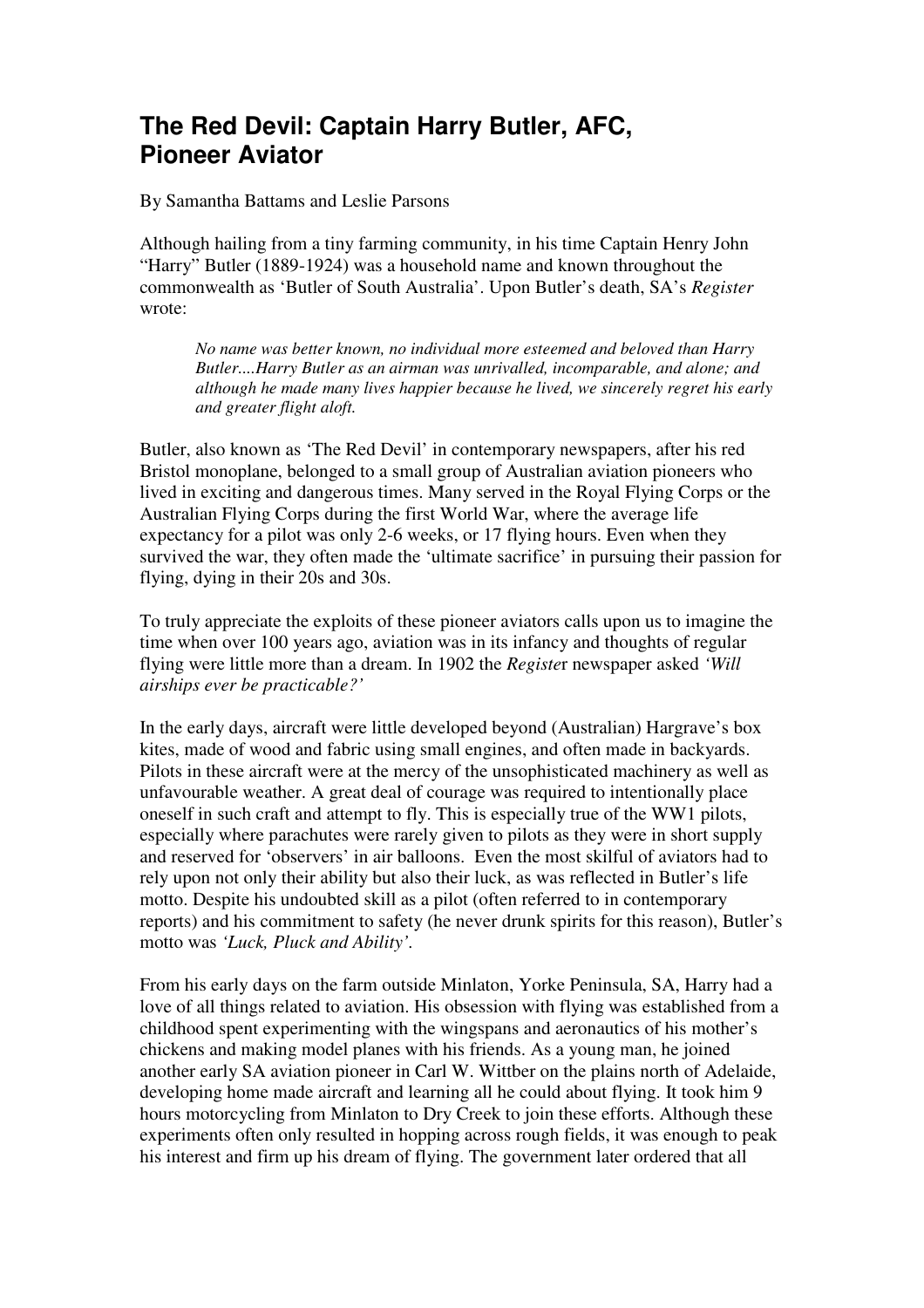backyard aircraft operations were to be ceased due to WW1: in anger, Wittber burnt his planes.

The first World War was partly seen as an opportunity to realise Harry's dream of flying. After travelling to Melbourne with his sights set on joining the Australian Flying Corps, he showed his natural aptitude by becoming the only applicant to be accepted (as an aeromechanic) from his group into the recently formed Central Flying School at Point Cook. *The Bulletin* observed that this farm boy (who had only attended primary school) had won a place over other university and college educated applicants (he was later to attend Christchurch College, now part of Cambridge in the  $UK$ ).

A hiccup occurred when Butler's chronic asthma and lack of formal education caused problems for his flying career with the AFC. There were also limited opportunities for flying due to the small number of aircraft available at the time in Australia. But the strength of Butler's desire to fly and do his bit for the allied war effort led him to beg his father to pay his passage to the UK so he could enter the Royal Flying Corps. He vowed that he would go to the UK 'by hook or by crook'. Once there, he joined the RFC as an engineer and quickly became a pilot and rose up through the ranks, becoming a Flight Instructor in Turnberry and Chief Flight Instructor in Yorkshire.

As a pilot over the Western Front in France and then as an instructor training 2,700 pilots in the UK, Harry Butler's contribution to the allied war effort was enormous. He was also involved in protecting the UK, chasing German planes which were dropping bombs on Ramsgate. He was subsequently mentioned in despatches for his part in the capturing of two German submarines and later decorated with the Air Force Cross. He was also the first 'airman' to land in Turnberry, Scotland, and the first to fly airmail in such parts.

A small number of pioneer aviators who made it through the war, like Butler, used the skills that they had honed in combat in the skies over Europe to bring aviation to the Australian people. Harry's fame and contribution to aviation did not thus end with the armistice in 1918, as he purchased two planes from the RFC, one of which was the Bristol M1c monoplane, 'The Red Devil', the fastest of its kind at the time, reaching a speed of 132 miles per hour, little more than the modern family car. Butler was determined to fulfil his passion for flying and plans for civil aviation, although this would also be financially costly, leading him to sell to his brother his share in farming land, and borrowing money from the family.

Butler was on a path to fulfilling a promise he had made to his mother during the war, to one day return triumphantly to his home town in an aeroplane, the likes of which people had never seen before. True to his word, Harry flew from Adelaide to Minlaton over St Vincent's gulf in stormy weather, and witnessed a homecoming that drew crowds from all over the Yorke Peninsula as well as Adelaide. He put the small farming community on the map as he had conducted the first ever air crossing over a major body of water in the southern hemisphere and the first airmail over water. For the trip he wore a primitive life jacket in the form of plastic tubing under his clothing, and a steam launch was waiting in the gulf in case his mission failed. The 4000 postcards he carried held a message from Butler on one side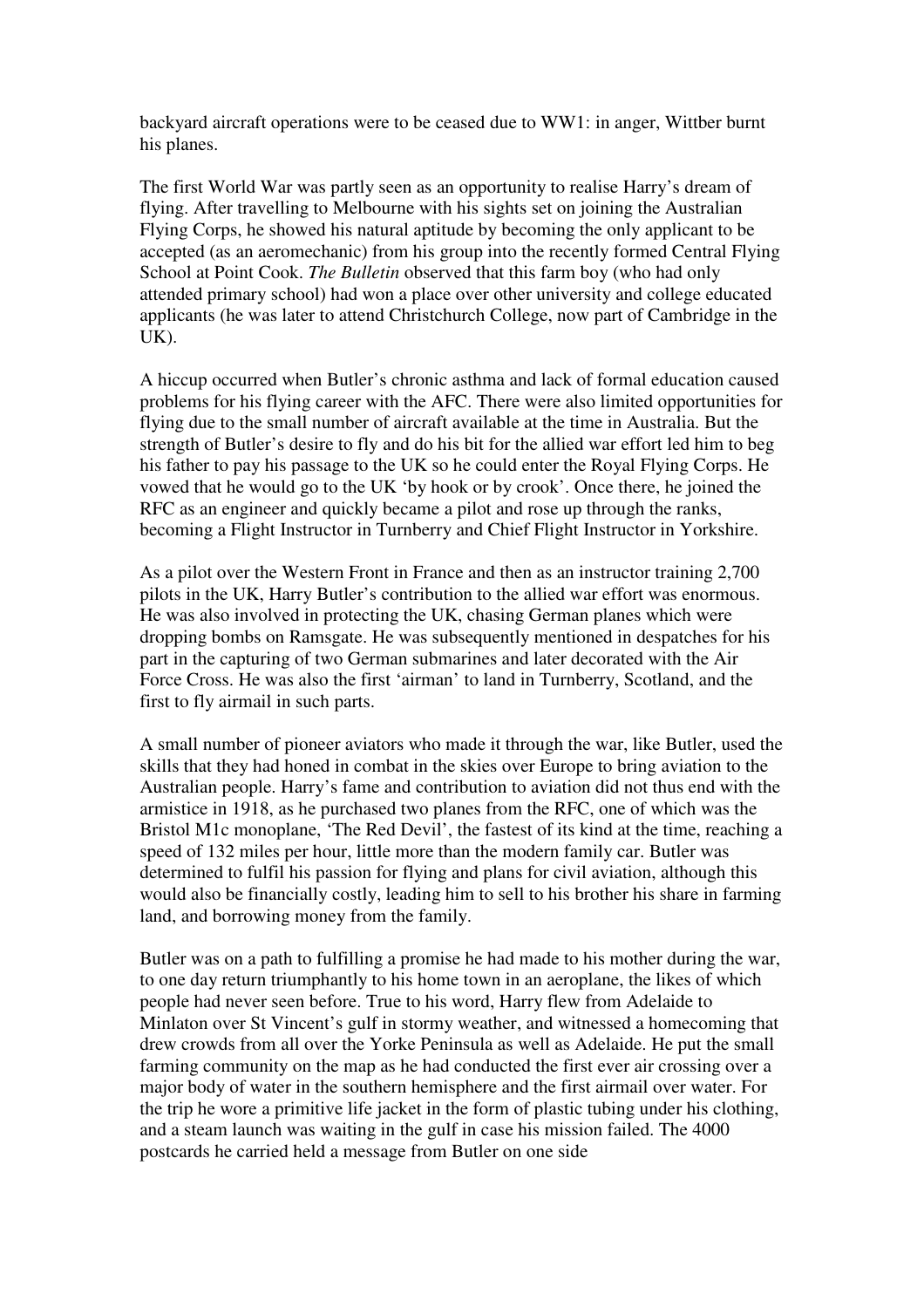*"Dear Friend,* 

*If ever you feel a bit down the Aeroplane will carry you heavenward where the Sunshine of dear old Aussie shines eternally. So keep on Smiling. The Plane was great in War but it will be greater in Peace. This little souvenir from the Clouds is the beginning of a new era in mail and passenger transport. So keep your eye on the Aeroplane.* 

 *Yours, Harry J Butler, Captain R.A.F."* 

Perhaps he also had posterity in mind when on the way back to Adelaide he dropped a leaflet over his old school at Koolywurtie:

*To my old school and scholars, I sincerely hope that this little message from the air will bring you the very best of luck.* 

When he returned to Adelaide, he was met by a large crowd headed by Chief Justice Sir George Murray and Governor Galway who patriotically declared *'you have made South Australia proud'.* 

In the next few years, Harry Butler was a central figure in Australian aviation. Butler's plan to bring aviation to the people involved purchasing an 'airport' at Northfield and starting the first commercial flying business with his engineering partner Kauper, so everyone could experience the joys they had discovered as aviators. This is where the South Australian Smith brothers landed after they completed their historic first UK-Australia flight in December 1919: a small memorial currently marks the spot.

Butler's strong belief was that aeroplanes could be used for a number of civilian purposes, but he needed the support of the people to embrace this venture. Butler took the first aerial photographs of Adelaide and surrounds and also sold to the government what became Adelaide's first government airport at Hendon.

Keen to show the great potential of aviation, Butler used every available opportunity to have the Red Devil in the air. As the nickname of his plane suggested, Butler was a daredevil with a love of aerobatics at a time when it was highly dangerous. The local newspapers could not get enough of the cheery, eccentric and debonair Captain Butler, and he became as regular a fixture in their pages as he was in the sky above Adelaide. As a contemporary report said of one demonstration

*"Opening the performance with a display of looping the loop, Captain Butler included in his remarkable exhibition the spinning nose dive, rolling, halfrolling, the side slip, Immelman turns, spiral descents, and flying upside down. One of his most sensational feats was a spinning nose dive from a very high altitude."* 

Crowds emerged wherever his little plane went, performing spins, rolls and death defying dives leaving crowds hungry for more. Large crowds flocked to such aerial displays to see the 'flying man' and his aeroplane, for many the first ever sight of an aircraft. As the *Register* reported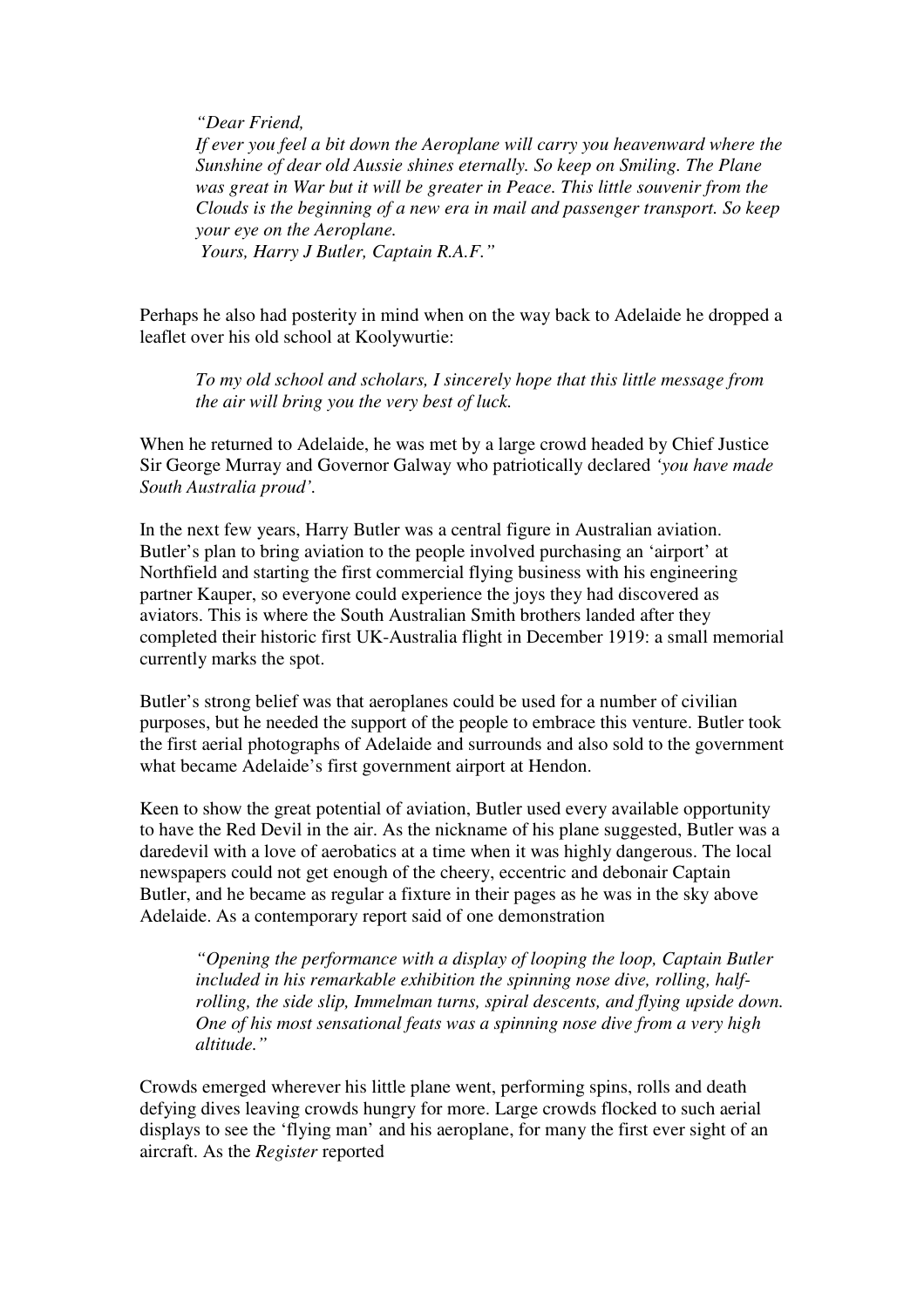*"People were ranged at every coign of vantage – on housetops, on motor cars, on fences and anywhere and everywhere. And when it was over, everyone had been thrilled by the inspiring demonstration given by this fearless flying man. The admiration of the people knew no bounds."* 

Butler was also community minded, strongly supporting patriotic and repatriation causes. He used his newfound fame by volunteering his time and aeroplane to promote the first Australian Peace Loan, which raised funds for his fellow Returned soldiers. In Premier Peake's words at the Peace Loan Launch, *'the money was required for repatriation purposes to provide for the future lives of the men who had fought so gloriously to save this country'*. The crowd attending was more than 40,000. Butler also dropped his 'Bombs of Good Luck' pamphlets over the city to promote the Peace Loan. Subsequently, an oil portrait was given to Butler by the Central Traders Association for his contribution to the Peace Loan Day and to honor his 'skill and intrepidity' as 'the pioneer aviator of the state'. Along with other famous returned airmen, Captain Frank McNamara VC and Lt F S Briggs, Harry Butler also engaged in Australia's first aerial race over Adelaide to promote the Peace Loan.

Butler's exploits brought him into contact with the prominent people of his day, including SA Governor Galway, who requested his presence at Government House just after he arrived in Adelaide from the war effort, and Lady Hackett, mining entrepreneur and philanthropist and wife of the City Mayor. He also met Prince Edward V111, the Prince of Wales on his visit to Australia, and in England the French General Foch, who delivered the terms of the armistice on behalf of the allies. Butler also welcomed Prime Minister Hughes into Adelaide after Hughes returned from England, following the train with his low flying aeroplane. He finally dropped Peace Loan literature and performed an aerial display over the Adelaide Railway Station.

Butler also dropped a tree from an aeroplane into Gallipoli Grove, South Parklands which Chief Justice Sir George Murray planted for 'Wattle Day' in memory of the war deed, which was then celebrated as Australia's national day. The tree was

*"a memorial of the initiation of air navigation in South Australia, and a tribute from a gallant soldier to his comrades who have fallen in the field of battle."* 

At the time Justice Murray stated that in the future there may be bigger trees dropped from greater heights in the future, but that this tree had the honour of being the first!

Butler had became a figurehead for a community which was trying to get back on its feet after the terrible costs of the war, and where large sections of the community had lost loved ones. He also appeared to be aware of his role not only in aviation, but in terms of serving and building the spirit of the community. Butler would go out of his way to bring pleasure to people through his flying displays, flying over hospitals and children's homes. He even got fan letters from prisoners who could glimpse his departures from Northfield and willed him into the air.

Butler's marriage to a local teacher whom he met at Minlaton prior to the war, Elsa Birch Gibson of Bool Lagoon, was also a public event. The ceremony was held at St Pauls in Pulteney Street and attended by the people of Adelaide in their thousands,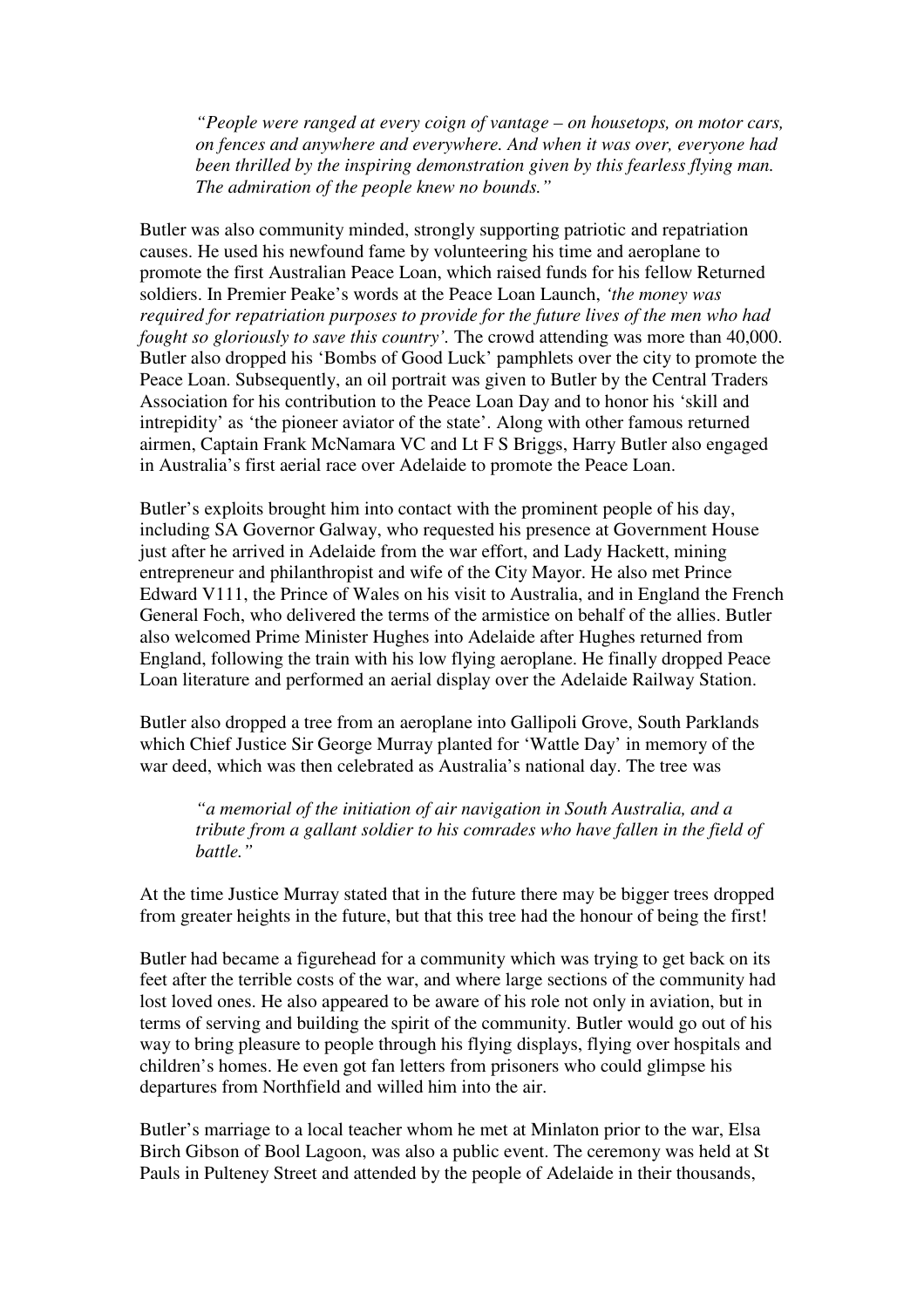with street traffic being suspended. As Elsa said '*My people had to come from [Bool Lagoon] and his people had to come from the Peninsula and the whole of Adelaide would have been disappointed if they hadn't seen him married'.* Some of the crowd sat on balconies and rooftops to get a glimpse of the couple, and one excited member of the public pulled off the bride's veil, whilst Butler was encouraged by Priest Bleby to escape through a side door of the church. Elsa had been 'a reluctant bride' of 22 years of age, who had wanted to see 'a bit of the world' before she was married and forced to give up her profession.

Ever aware of the precariousness of his profession, Butler regularly visited fortune tellers, but his luck ran out when tragically, in 1922, he had a serious crash in Minlaton. This led to multiple breakages in his face and a number of operations to have his face reconstructed. The doctors involved in these operations included the distinguished surgeon, Colonel Sir Henry Simpson Newland, and founding member of the Anesthetists Association, Dr Gilbert Brown.

A year and a half later, Captain Harry Butler suddenly died from an abscess of the brain, aged 34, bringing shock to the community. The outpouring of emotion and grief by the public and the many thousands that lined the streets for his military funeral procession (despite just a day's notice), were testament to his popularity and the regard with which the people of South Australia held him. His state funeral was accorded full military honors. Following this, the SA community raised funds for a memorial, through the *Register* newspaper. In the wake of the funeral, *The Pioneer* newspaper asked the local community to remember that

*Though short the span of his life, it was filled with honor and achievement – and to what greater ambition can man aspire for truly indeed* 

*One crowded hour of glorious life Is worth an age without a name.* 

After Harry's death, Elsa Butler gave up teaching and retrained as a nurse, following a career in the profession she had always desired, and which she was now well prepared for. She would 'see a bit of the world' as she had always wanted, nursing throughout the UK including during the bleak times of WW11 in London, before returning to Australia.

In the 1950s, a UK Doctor and postal historian, Dr Gordon Ward, started to write Butler's biography and collect information about Butler, including many letters from South Australians who had come across him (the collection was later donated to the Mortlock library, SA). In this collection is the letter of one woman who reported writing to Butler to tell him about her cockatoo that squawked *'Hurrah, here's Butler!*' the ever courteous Butler replied back that he'd heard of many cockatoos that emitted *'Here's Butler'*, but none that said *'Hurrah'* before it!

Butler's memory is kept alive in Minlaton, where his historic 1919 flight marking the first crossing of a major body of water in the southern hemisphere has been regularly celebrated. The  $6<sup>th</sup>$  August 2009 marked the 90<sup>th</sup> anniversary of this crossing, and the event was celebrated in the region, with guests including aviator Dick Smith, AO.